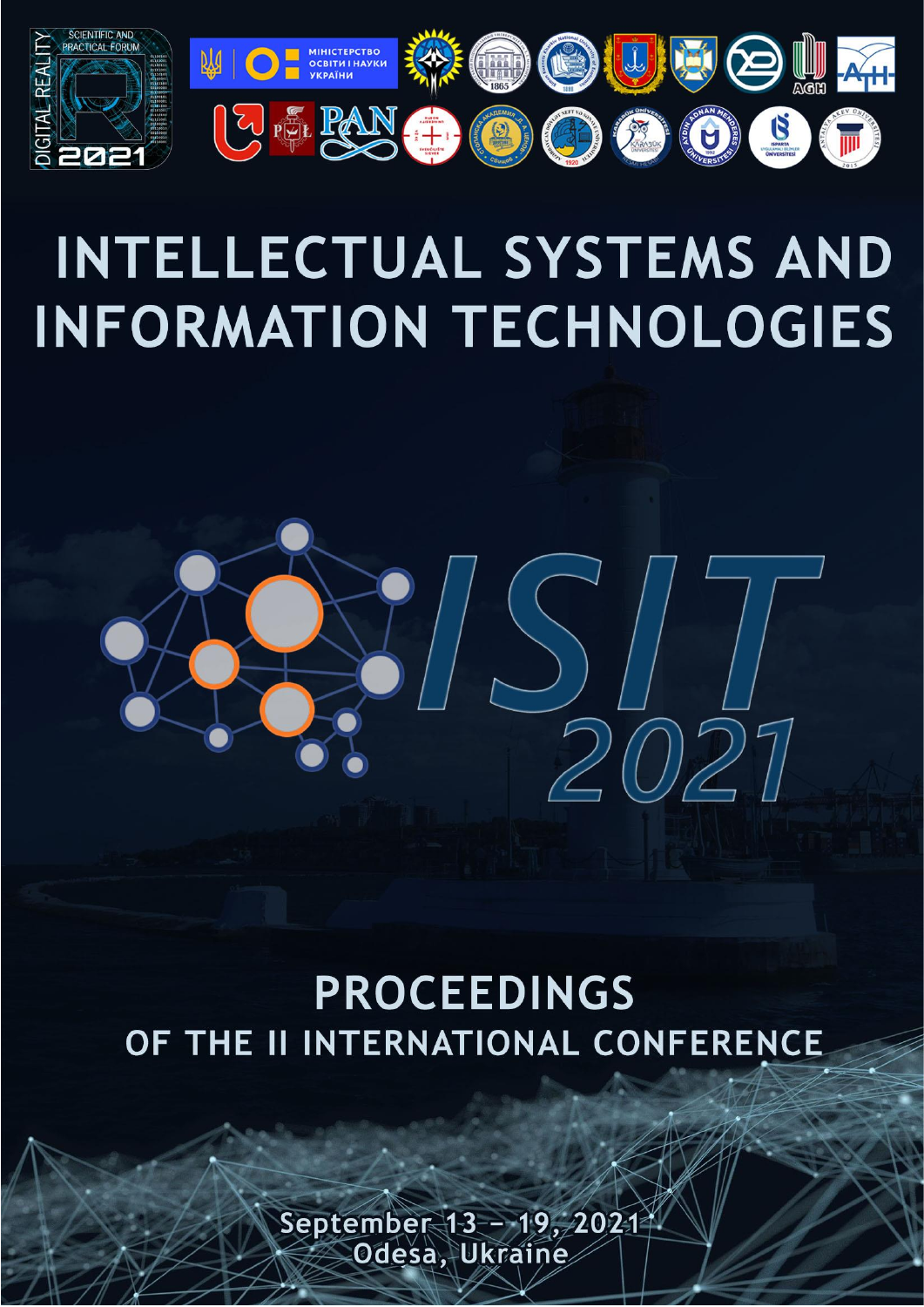## **ISIT 2021**

### Proceedings of the

## II International Scientific and Practical Conference

## **INTELLECTUAL SYSTEMS AND INFORMATION TECHNOLOGIES**

13-19 September 2021

Odesa, Ukraine

| <b>Editors:</b>        |                                                                                                                                                            |
|------------------------|------------------------------------------------------------------------------------------------------------------------------------------------------------|
| Mikolaj Karpinski,     | Dr. of Tech.Sc., Professor, University of Bielsko-Biala, Department of<br><b>Computer Science and Automatics, Poland</b>                                   |
| Piotr Milczarski,      | PhD, Professor, University of Lodz, Faculty of Physics and Applied<br>Informatics, Poland                                                                  |
| Nadiia Kazakova,       | Dr. of Tech.Sc., Professor, Odessa State Environmental University,<br>Department of Information Technologies, Ukraine                                      |
| Yurii Gunchenko,       | Dr. of Tech.Sc., Professor, Odessa I.I.Mechnikov National University,<br>Department of Computer Systems and Technologies, Ukraine                          |
| Svitlana Kuznichenko,  | PhD, associated Professor, Odessa State Environmental University,<br>Department of Information Technologies, Ukraine                                       |
| Serhii Yevseiev,       | Dr. of Tech.Sc., Professor, Simon Kuznets Kharkiv National University of<br>Economics, Department of Cyber Security and Information Technology,<br>Ukraine |
| Oleksii Fraze-Frazenko | PhD, associated prof., Odessa State Environmental University,<br>Department of Information Technologies, Ukraine                                           |
| Artem Sokolov,         | PhD, associated prof., Odessa National Polytechnic University,<br>Department of Cybersecurity and Software, Ukraine                                        |